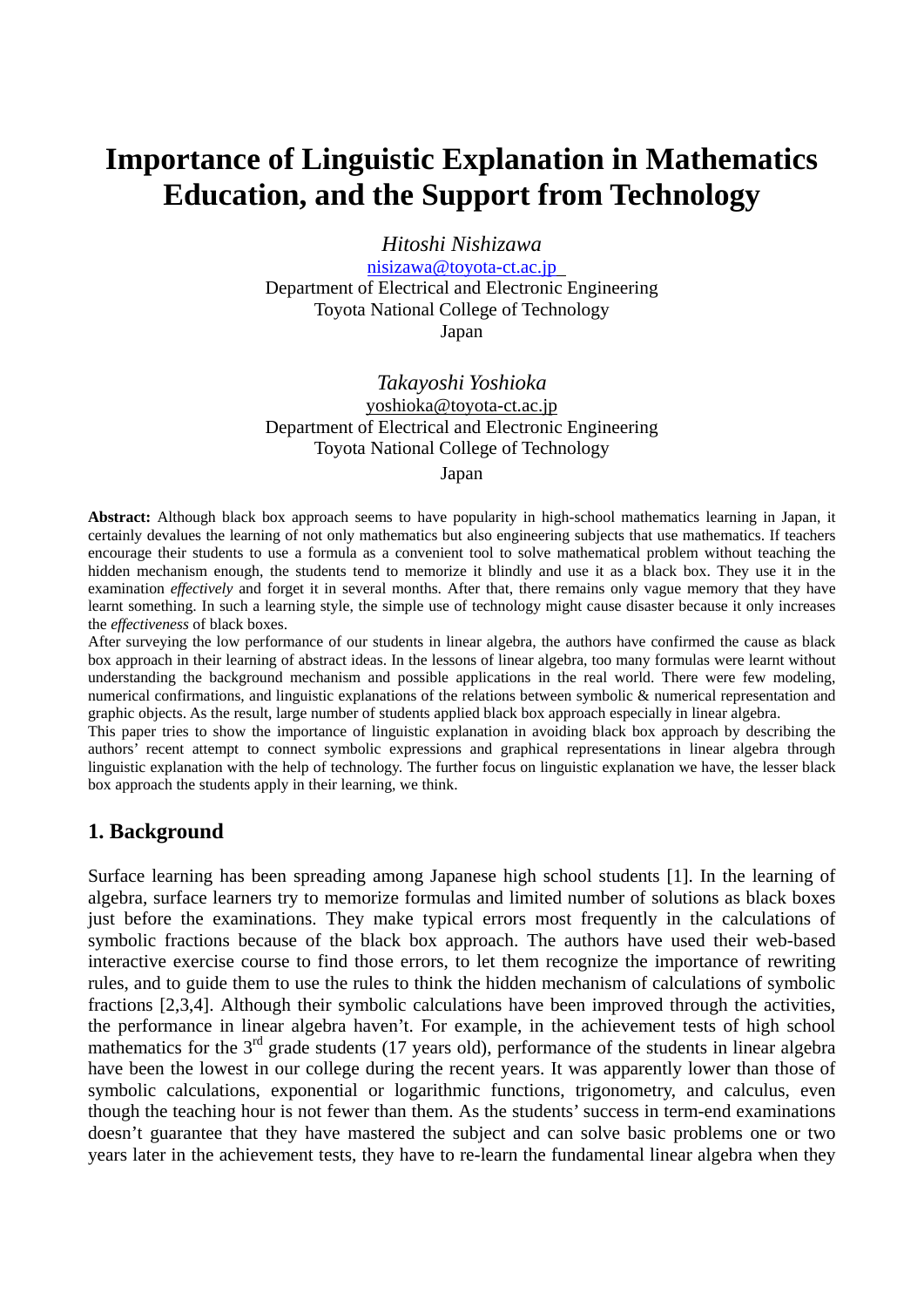start to learn college-level linear algebra in their 4<sup>th</sup> grade.

According to the authors' observation, their low performance in linear algebra was at least accelerated by black box approach in their learning. In the lessons of linear algebra, many formulas were learnt as instant tools for solving problems and the abstractness hinders the students to understand the background mechanism and think of possible applications in the real world. There were few modeling, numeric confirmations, and linguistic explanations of the relations between symbolic & numerical expressions and graphic objects.

In this paper, we would like to focus on the current problem of our students' learning style of linear algebra, discuss a practical approach, and show an example of the help by technology.

## **2. An Example of Black Box Approach in Learning Linear Algebra**

In our supplementary lessons of linear algebra,  $2<sup>nd</sup>$  grade students showed deep dependence on black box approach. Typical example was the calculation of the distance *d* of a plane  $ax + by + cz + d = 0$  and a point  $(x_0, y_0, z_0)$  in the three-dimensional space. All the students

selected the formula  $d = \frac{|w_0 + by_0 + cz_0|}{\sqrt{a^2 + b^2 + c^2}}$  $_{0}$  +  $\omega y_{0}$  +  $\omega_{0}$  $a^2 + b^2 + c$  $d = \frac{|ax_0 + by_0 + cz_0 + d|}{\sqrt{ax_0 + bx_0^2}}$  $+b^2 +$  $=\frac{|ax_0+by_0+cz_0+d|}{\sqrt{ax_0+ay_0+ay_0}}$  and many of them failed to write down the formula

properly. Instead, some of them wrote symbolic expressions similar but not equal to the formula. They complained that the formula was difficult to remember because it was too complicated and had similarity to several other formulas. No one could explain the meaning of the formula with their own words or could deduce it from the vector equation of the plane and the position vector of the point. Adding to that, most students could not explain the graphical image of dot product of two vectors, nor deduce the vector equation of a plane. It was difficult for them to separate a vector equation of a plane from one of a straight line in the three dimensional space. All of them said that linear algebra is difficult to learn because they have to remember a vast amount of formulas blindly to solve the problems.

Apparently, their learning style is the cause of the difficulty. In the above problem, one of the simplest explanation of the distance *d* is the dot product of a unit perpendicular vector to the plane  $(a \quad b \quad c)$  $0 = \sqrt{a^2 + b^2 + c^2}$  $\vec{n}_0 = \frac{(a \ b \ c)}{\sqrt{a^2 + b^2 + c^2}}$  and the vector drawn from the point  $(x_0, y_0, z_0)$  to an arbitrary selected point

 $(x, y, z)$  on the plane:  $\overrightarrow{x} - \overrightarrow{x_0} = (x - x_0, y - y_0, z - z_0)$ . The graphical image of the dot product, especially of the unit vector and another vector, is the key to understand the above equation.

When one of the authors explained how to express a straight line in two types of vector equations in the two dimensional space;  $\vec{x} = t \cdot \vec{a} + \vec{b}$  and  $\vec{x} \cdot \vec{n} = d$ , it took two hours for the students to understand the graphical image of the equations. After the explanation of the latter equation, where a unit vector  $\overrightarrow{n_0}$  is the perpendicular vector to the line and the distance *d* between the line and the origin play the important role, some of them finally recognized the importance to think the graphical image of a vector equation and dot product. After the explanation, the discussion in the three dimensional space was rather easy for the students to accept with a help of 3D graphics produced by CAS.

## **3. An Example Introduction of Vector Equation and Dot product**

After the supplementary lesson of linear algebra after the regular lessons, we confirmed the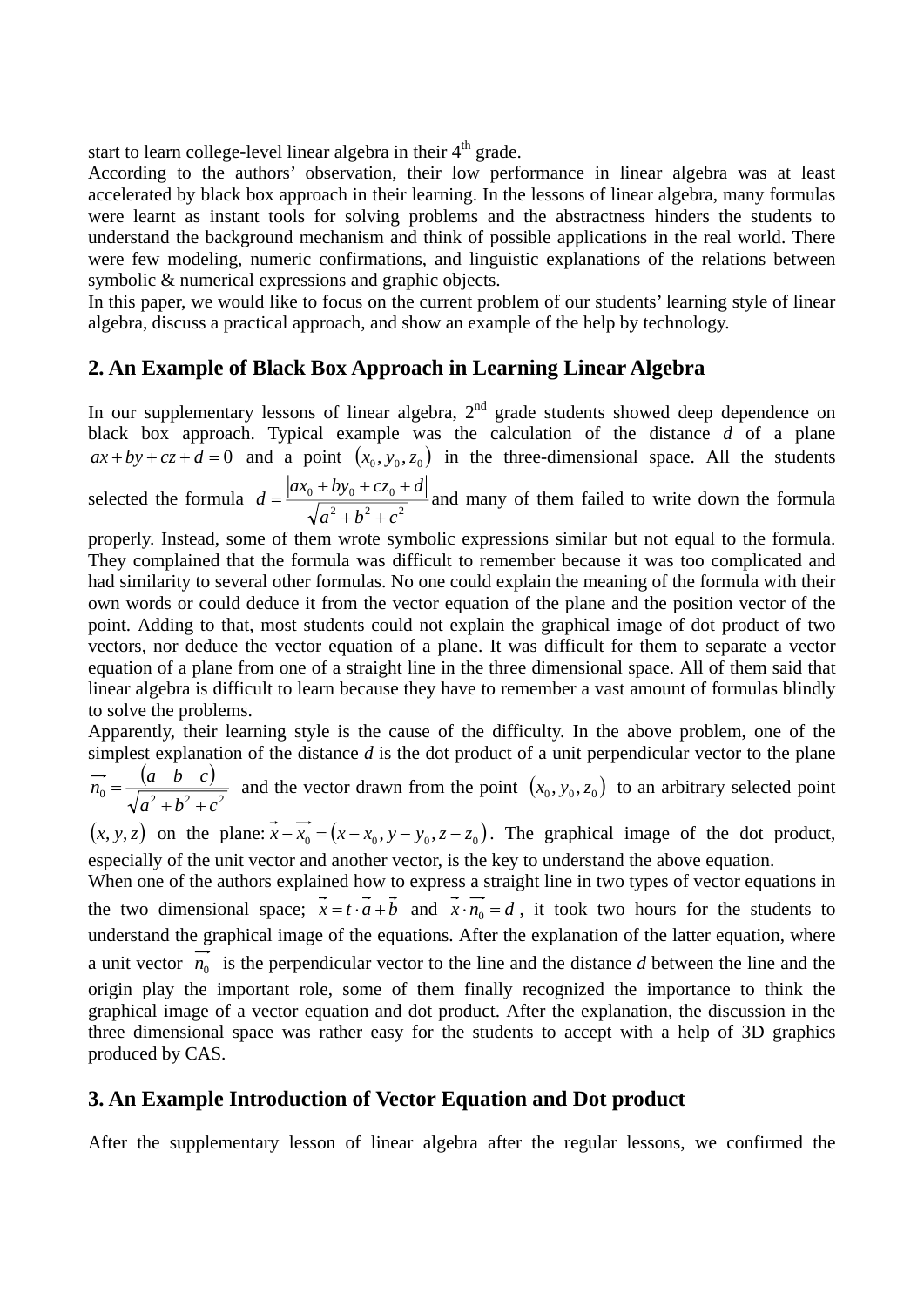importance and need of linguistic explanation, especially the relation between graphic objects and symbolic expressions in linear algebra. And we built an introduction lesson of vectors starting with a realistic situation. Because too abstract explanation was a reason of students' difficulties in learning vectors, we tried to explain from an application through the need of a mathematical model to the definition of vector operations. Our application and the explanation is as follows:

You are an engineer to design a robot to guide travelers walking through an old city. The robot will have the coordinates of the starting point, the goal, the current position, and next accessible points on the map (2D plane). All the paths connecting the accessible points are straight lines. Your customer (a travel agency) requests you to design the robot to select minimum number of paths and shortest traveling distance. Because the robot only knows the coordinates of next accessible points but not all the points on the map, it needs a measure for selecting the next optimum path among the candidates.

Figure 1 shows an example application. Your guest (a traveler) wants to arrive at a point where he can cross the river with a boat (the goal). The map of the city shows your robot two possible routes, each composed of four paths. Which path should it select at the starting point? How to evaluate each path, what characteristics of the path do you propose to measure for your robot?



Fig. 1 Vectors as walking paths and their contribution to the traveling

One possible measure is the distance. Although the distance from the starting point to the goal is independent of the selected route, each path on the route has its own distance, direction, and its contribution to the traveling, which we call the effective distance of the path. Let's try to evaluate these distances with the help of vectors.

When we want to describe the distance from the starting point to the goal from the coordinates of the starting point  $(x_s, y_s)$  and the goal  $(x_g, y_g)$ , we can define a vector  $\vec{d} = (x_g - x_g - y_g)$ , where the absolute value  $d = |\vec{d}| = \sqrt{(x_g - x_g)^2 + (y_g - y_g)^2}$  is the straight distance (length) of the two points and the direction from the initial point (starting point) to the terminal point (goal) in the two-dimensional plane (the angle rotating counter clock wise from the east) is  $g \sim$ s  $g = y_s$  $x_{\circ}$  – *x*  $y_{\textit{g}} - y$ −  $\alpha = \tan^{-1} \frac{y_g - y_s}{x}$ . If we describe the length in kilometers, we need

a unit vector, which length is 1 kilometer and the direction is the same as  $\vec{d}$ . The unit vector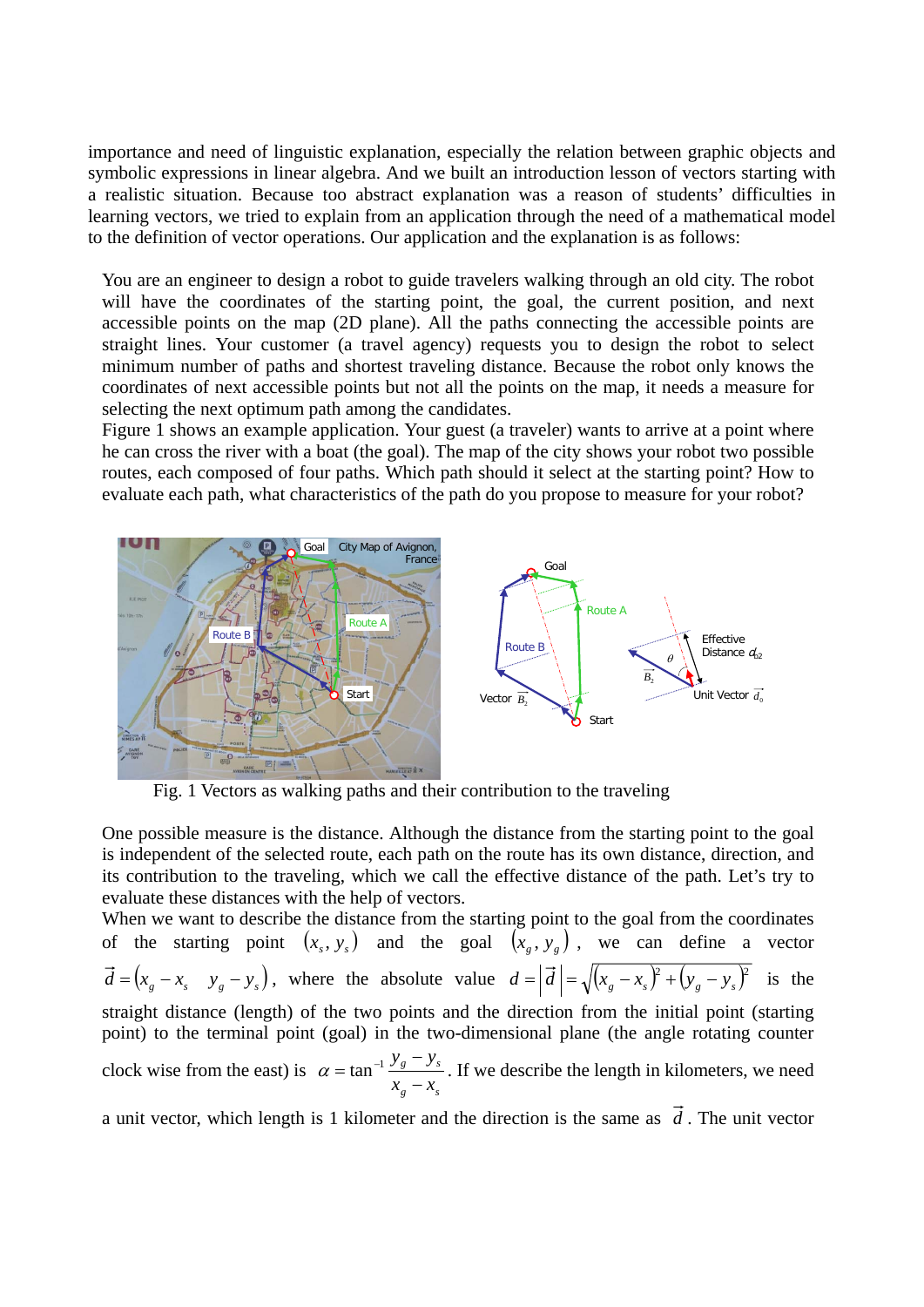should be defined as  $\overrightarrow{d_0} = \frac{d}{|d|}.$ 

Next, we define each path of the route B in vectors  $\overrightarrow{B_1}, \overrightarrow{B_2}, \overrightarrow{B_3}, \overrightarrow{B_4}$  according to the order to be taken, where each vector expresses its length and direction. And route B is expressed as the addition of those vectors:  $\vec{B} = \vec{B}_1 + \vec{B}_2 + \vec{B}_3 + \vec{B}_4$  from the coordinates of given points on the map. We can explain the practical role of vectors in expressing each path of a route. Route A and B become equal vectors after the simplification but composed of different combination of path-vectors. All possible routes could be expressed as additions of path-vectors and be evaluated mathematically.

With this introduction lesson, most of the students understand the addition of vectors fairly easily, but for the effective distance we need more explanation on the characteristics of unit vectors, the definition of dot product, and the effective distance as the combined result of them. Those are as follows:

Because the robot only receives the coordinates data of the next accessible points, for example  $A_1$  and  $B_1$  at the starting, it needs a measure for selecting the optimum path only from the limited information of path vectors.

The length of each path, for example, the length of second path of route B is defined as the absolute value of the vector  $\left|\vec{B_2}\right|$ , and its direction should be evaluated its difference from vector  $\overrightarrow{d_0}$ . Then the effective distance  $d_{b2}$ , the contribution of B<sub>2</sub> to the entire traveling, is defined as  $d_{b2} = |\vec{B_2}| \cos \theta = \vec{B_2} \cdot \vec{d_0}$ . A unit vector is the vector  $\vec{d_0}$  whose absolute value is always 1 ( $|\overrightarrow{d_0}|$  = 1). Because the absolute value is always the same, the only change of a unit vector is its direction. If we define the direction in the two-dimensional plane as  $\alpha$ : the angle rotating counter clock wise from the east, the unit vector is expressed as  $\vec{d}_0 = (\cos \alpha \sin \alpha)$ . If we express the path B<sub>2</sub> in a vector, whose absolute value is  $B_2 = \left| \overrightarrow{B_2} \right|$  and the direction as

the angle  $\theta$  from the unit vector in counter clockwise, it becomes

$$
\overrightarrow{B_2} = B_2(\cos(\alpha + \theta) \sin(\alpha + \theta)).
$$

Then the dot product of the vectors is  $\overrightarrow{B_2} \cdot \overrightarrow{d_0} = B_2(\cos(\alpha + \theta) \sin(\alpha + \theta)) \cdot (\cos \alpha \sin \alpha)$  $= B_2 \{ cos(\alpha + \theta) \cdot cos \alpha + sin(\alpha + \theta) \cdot sin \alpha \} = B_2 cos(\alpha + \theta - \alpha) = B_2 cos \theta$ . It expresses the

effective distance  $d_{b2}$  of  $B_2$  along the direction from the initial point to the terminal point. Here we could explain the practical role of dot product as effective distance in this application and the reason of defining a unit vector to construct a mathematical measure for the robot. One possible instruction for the robot is to select the next path of maximum effective distance.

#### **4. Technology Helps**

Technology helps to display the geometric applications of vectors and vector operations. It is especially useful to show them in three dimensions just in front of the students with reality. 3D graphic object, which could be rotated on the students' screen display, shows the equality of vector operations in 2D and 3D. 3D graphics is important because by dealing with geometric objects in 3D, students finally recognize the usefulness of vectors, where dimension independent operations are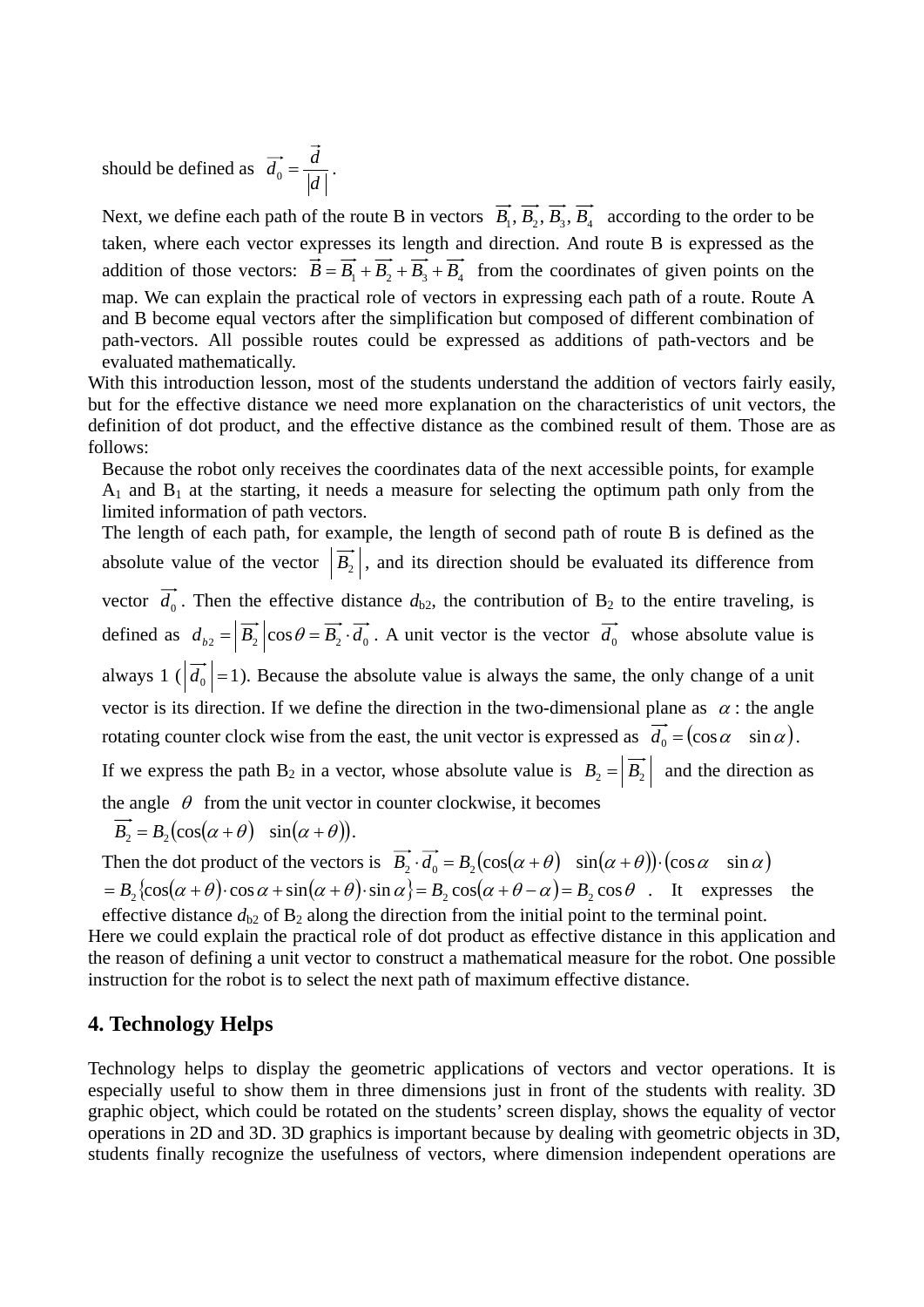valid in 2D and 3D and other operations without vectors are too complicated to conduct in 3D. When the students recognize the usefulness of vector operations in 3D, they are motivated to learn vectors also in 2D settings as the simplified examples of 3D objects.

For example, vector operations used in the application of walking paths through an old town is also valid in three-dimensional applications (Fig. 2). Every route from the starting point to the goal in 3D space is also expressed as the sum of path-vectors, and the effective distance of each path is evaluated by dot product of the path-vector and unit direction vector  $\overrightarrow{d_0}$ . The only difference in 3D is that all vectors have three components instead of two.

Adding to that, the effective distance calculated by the dot product is exactly the distance of a plane and a point in 3D space, which is exactly the same theme as described in section 2. So we could explain the mechanism of the formula of calculating distance by starting from an application, which is more acceptable to engineering students.



Fig. 2 Walking paths in 3D paths and their contribution to the traveling

#### **5. Discussion**

We compare the approach taken in this paper with the current major approach in our college (Table 1). Major weakness of the current approach is apparently lower motivation of the students to learn vectors.

Students are not motivated to learn vectors because:

- 1) Few applications in the real world are connected to vectors in their lessons. Students feel the wide gap between mathematical model of vectors and their life.
- 2) Because they are used to functional representation of graphic object in 2D, they tend to see vectors and the operations as trivial techniques.

To overcome the first possible reason, we should start our instruction of vectors with an application. After the confirmation that a mathematical model is necessary to solve the actual problem effectively, we could introduce vectors and the operations.